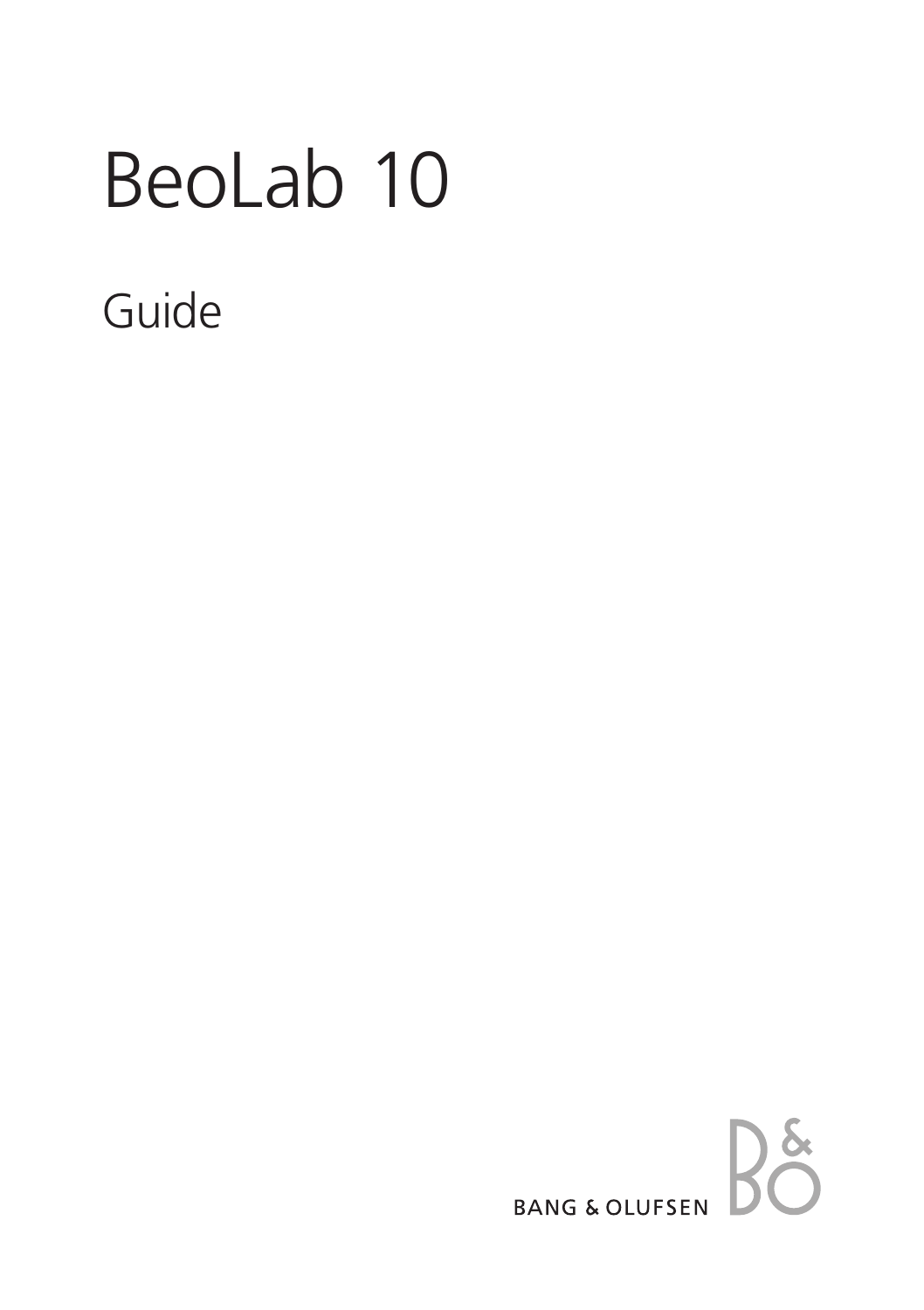

**No User-serviceable parts inside. Refer servicing to qualified service personnel.**

WARNING: To reduce the risk of fire or electric shock, do not expose this appliance to rain or moisture. Do not expose this equipment to dripping or splashing and ensure that no objects filled with liquids, such as vases, are placed on the equipment.

To completely disconnect this equipment from the AC Mains, disconnect the mains plug from the wall socket. The disconnect device shall remain readily operable.



The lightning flash with arrowhead symbol within an equilateral triangle, is intended to alert the user to the presence of uninsulated "dangerous voltage" within the product's enclosure that may be of sufficient magnitude to constitute a risk of electric shock to persons.



The exclamation point within an equilateral triangle is intended to alert the user to the presence of important operating and maintenance (servicing) instructions in the literature accompanying the product.

# **Cautions!**

- Make sure that the loudspeaker is placed and connected in accordance with the instructions in this Guide. To prevent injury, use Bang & Olufsen approved stands and wall brackets only!
- The loudspeaker can only be switched off completely by disconnecting it from the wall socket.
- Do not attempt to open the loudspeaker. Leave such operations to qualified service personnel!
- The loudspeaker is designed for indoor use in dry, domestic environments only, and for use within a temperature range of 10–40º C (50–105º F).
- Do not place any items on the loudspeaker.
- Do not lift the loudspeaker by gripping the acoustic lens.
- *Prolonged listening at high volume levels may cause hearing damage!*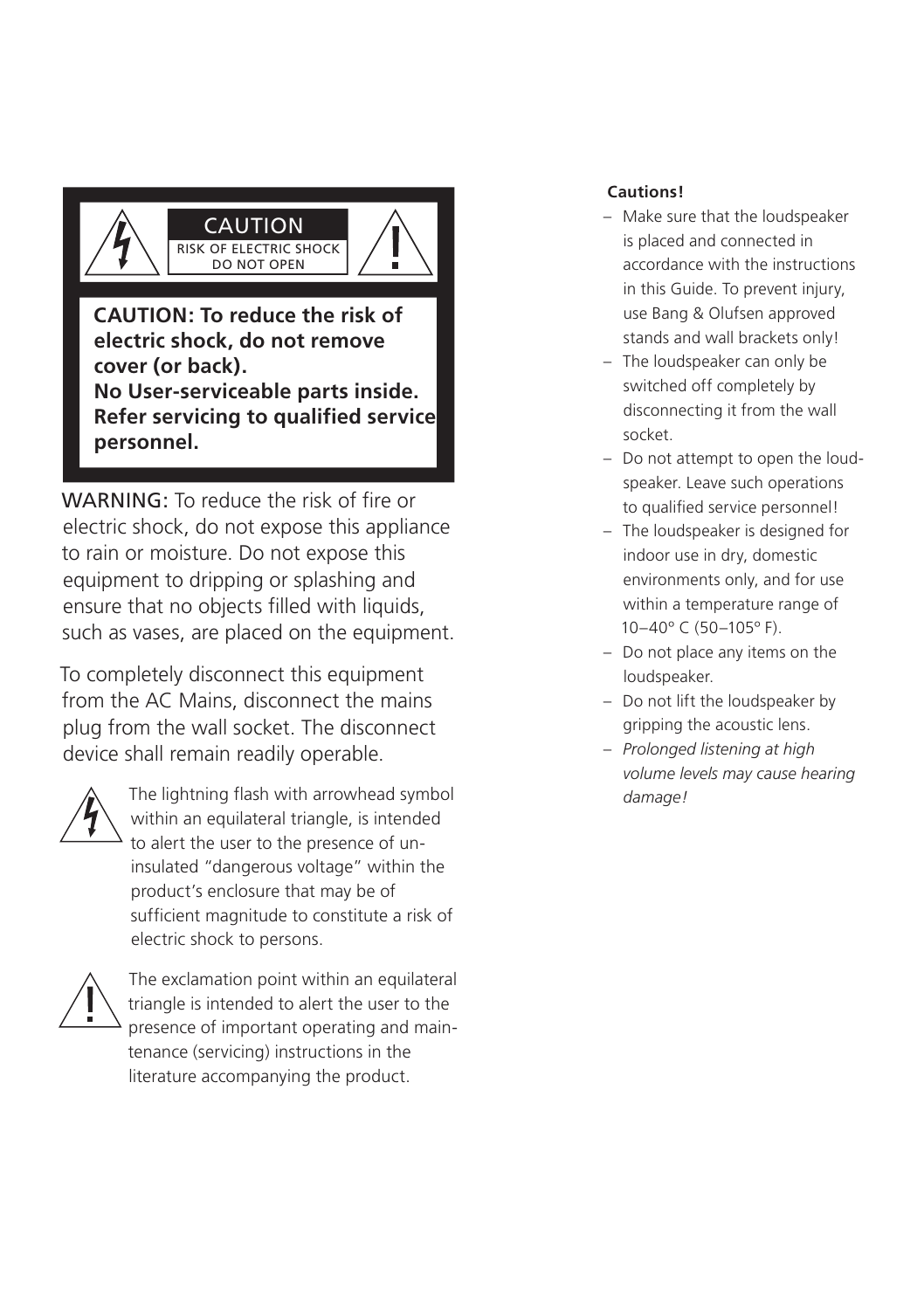# **Daily use**

When you have finished setting up the loudspeaker as described on the following pages, connect the entire system to the mains.

### **Loudspeaker protection**

The loudspeaker is equipped with a thermal protection system which prevents damage from overheating. If an error occurs – or the speaker units become overheated – the system automatically switches the loudspeaker to standby.

#### *To restore the sound:*

- > Disconnect the loudspeaker from the mains supply.
- > Allow the system time to reset or cool down (approximately 3–5 minutes).
- > Reconnect the loudspeaker to the mains supply.

*Should the problem persist, contact your Bang & Olufsen retailer.* 

#### **To clean the loudspeaker**

Clean dusty surfaces using a dry, soft cloth. If necessary, remove grease stains or persistent dirt with a lint-free, firmly wrung cloth, dipped in a solution of water containing only a few drops of *mild* detergent, such as washingup liquid.

Never use a vacuum cleaner to clean the exposed speaker membrane in the acoustic lens. However, the loudspeaker front cloth may be cleaned with a vacuum cleaner with a soft brush nozzle, and set to the lowest level.

*Never use alcohol or other solvents to clean any parts of the loudspeaker!* 

## **To switch on and off**

When you switch on your Bang & Olufsen system, the loudspeaker switches on simultaneously, and when you switch the system off again, the loudspeaker also switches to standby.

*!*

Caution: *Do not touch the exposed speaker membrane in the acoustic lens!*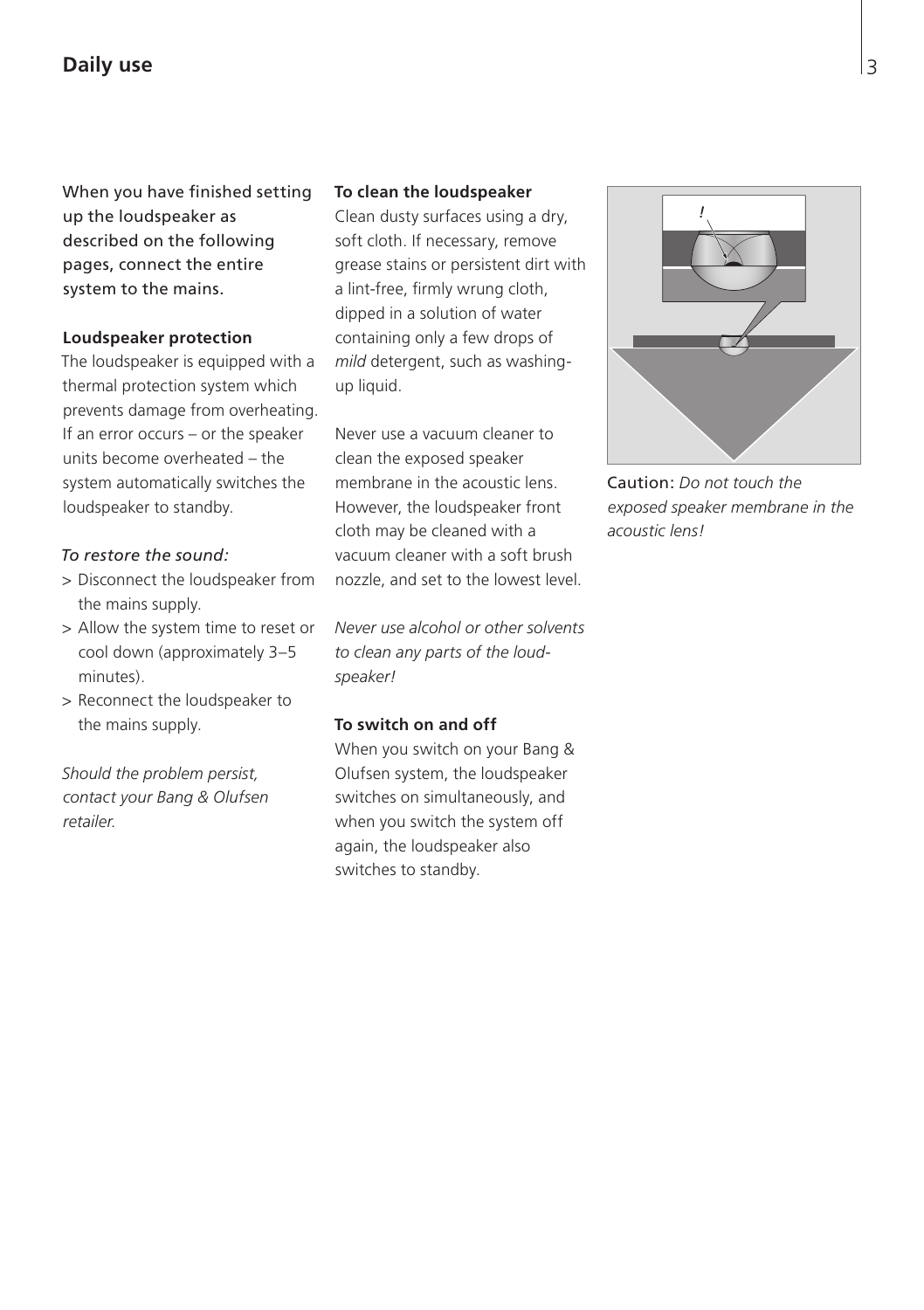The loudspeaker socket panel is located on the rear. Insert the cables and set the POSITION switch before you fasten the loudspeaker to the wall bracket.

For information about the sockets on the Bang & Olufsen system, refer to the Guides enclosed with the product.

*Before you make any connections, disconnect your Bang & Olufsen system from the mains supply!* 



POWER LINK socket: Use this socket to connect the loudspeaker to one of the Power Link sockets on the Bang & Olufsen system.

*Note: Do not use a Power Link cable of the older type, as this will cause noise, and therefore not give optimum sound quality! The new type has a triangular mark on the plug.* 



Cable clamp: *For safety reasons, the mains cord from the wall outlet must be secured to the loudspeaker. To do so, tug the cord behind the cable clamp.* 

Mains cord: *The supplied mains cord and plug are specially designed for the product. If you change the plug or damage the mains cord, you must buy another from your Bang & Olufsen retailer!*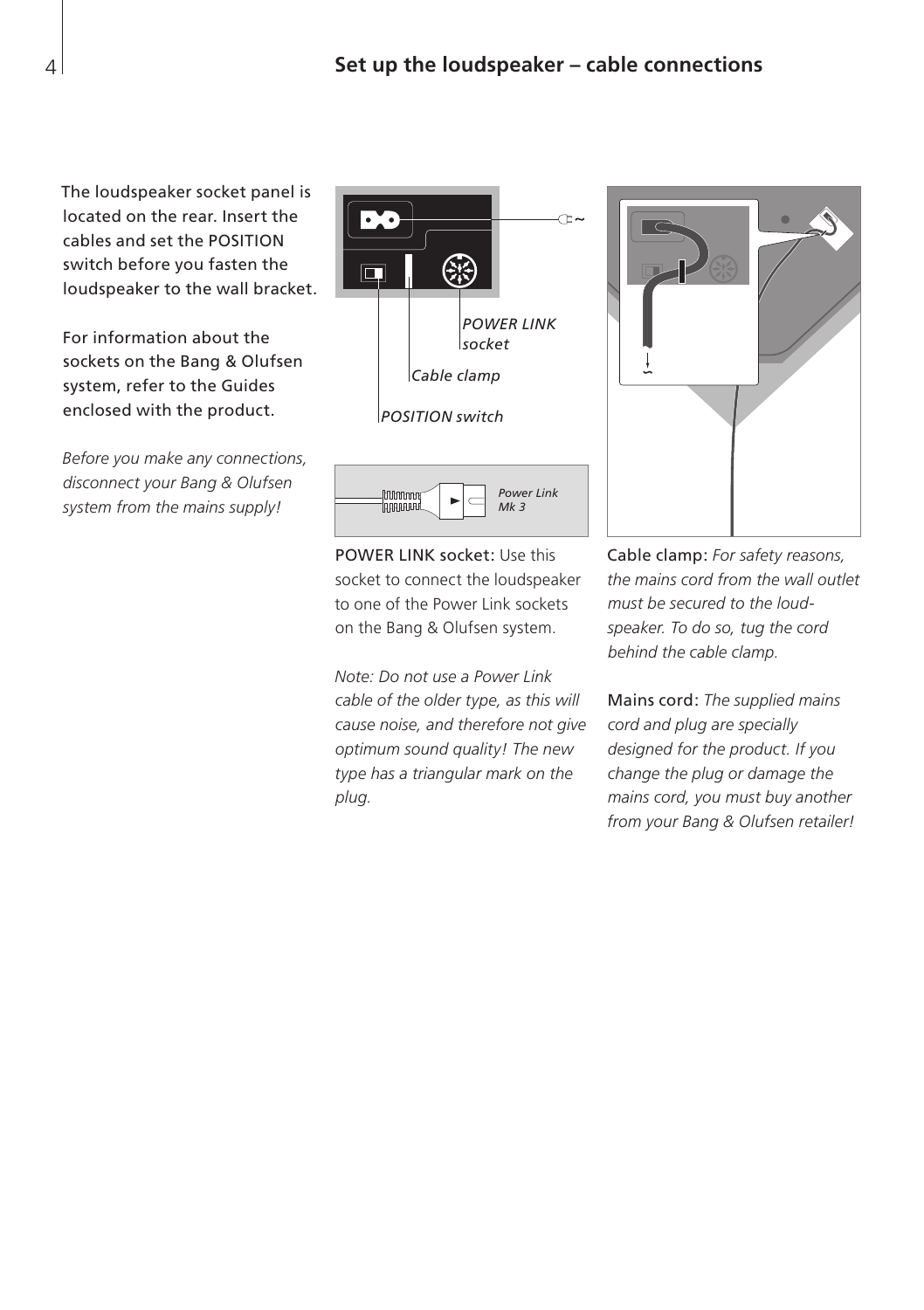#### **The POSITION switch**

When a loudspeaker is placed in a corner or close to a wall, the bass level is boosted compared to the bass level from a loudspeaker placed in a more free-standing position.

To remove this excessive bass boost, use the POSITION switch to ensure that the bass level suits the placement of the loudspeaker. The appropriate switch setting depends on the distance from the loudspeaker to the walls and corners of the room.

# *The switch has two settings:*  **W** – Wall position

This is the factory setting. Use this setting when the loudspeaker is placed so that the front is less than 50 cm (20") from the rear wall, for example when the loudspeaker is mounted on the wall bracket as explained in this Guide.

## **F** – Free-standing position

This setting is for future use. To be used if the loudspeaker is placed so that the front is more than 50 cm (20") from the rear wall.



*The POSITION switch is located on the loudspeaker socket panel.* 



*Acoustic Lens Technology – manufactured under license from Sausalito Audio Works.*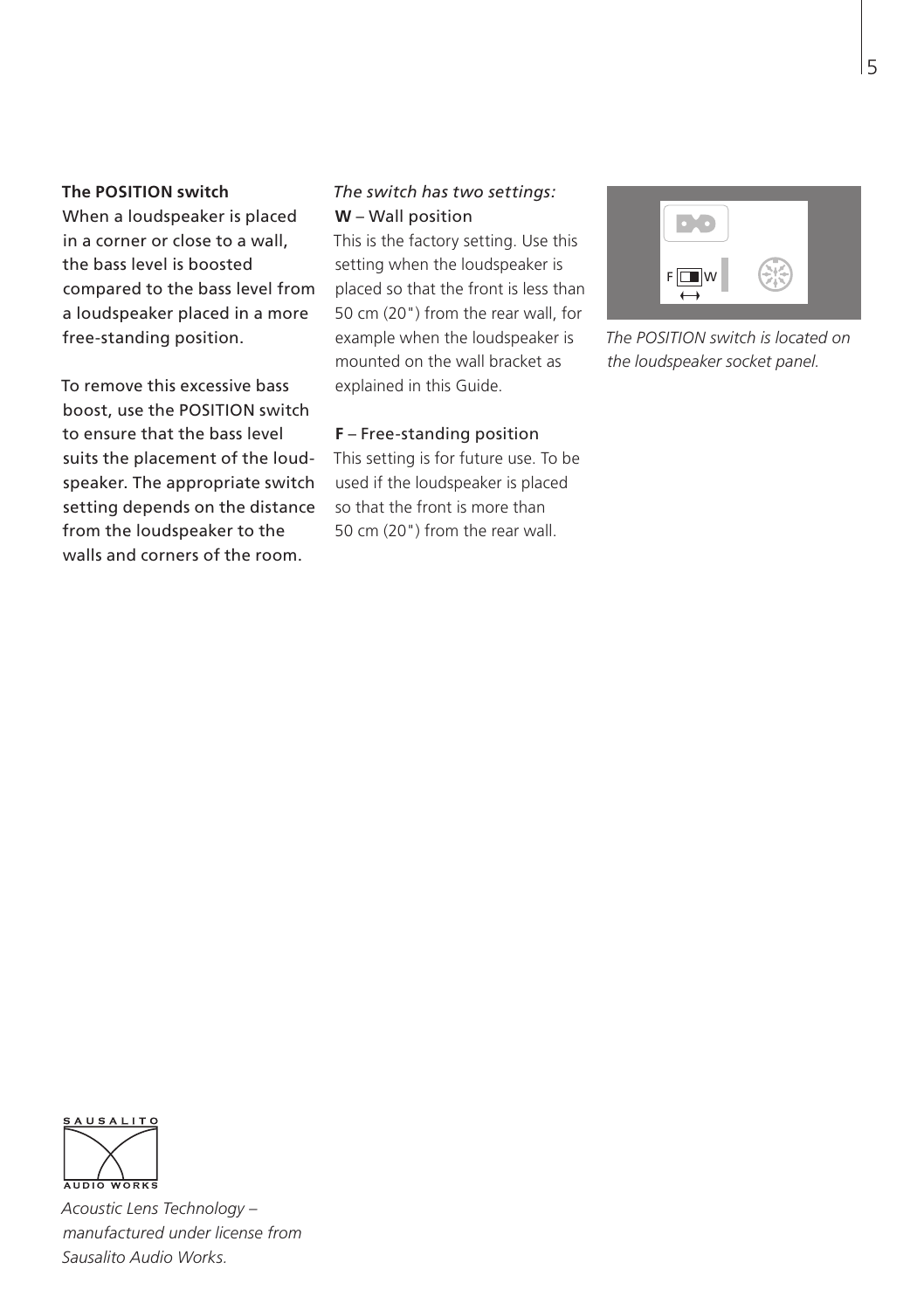The wall bracket must be fastened to the wall so that the loudspeaker is placed in a centred position immediately below the television screen.

*We recommend that you place the television screen so that the loudspeaker will be at least 10 cm (4") above the floor.* 



# **About screws, washers and wall anchors**

Use the correct size and type of screws, washers and wall anchors – taking into account the construction and condition of the wall.

Use at least four screws – two in each side of the wall bracket. Under each screw head use an appropriatly sized washer with a minimum thickness of 1.6 mm (0.07"). Each screw and washer must have a minimum load rating of 16 kg (35 lbs).

# *Additional notice about light partition walls:*

If you intend to hang the loudspeaker on a gypsum wall (also known as drywall or wallboard), the wall bracket *must be* fastened to a vertical stud! Mounting was evaluated for use on a drywall surface.

Use one round-headed lag screw (ø 6 mm – 0.23"), which penetrates the gypsum and is screwed a minimum of 25 mm (1") into a vertical stud. Furthermore, use three additional screws of a type intended for gypsum walls.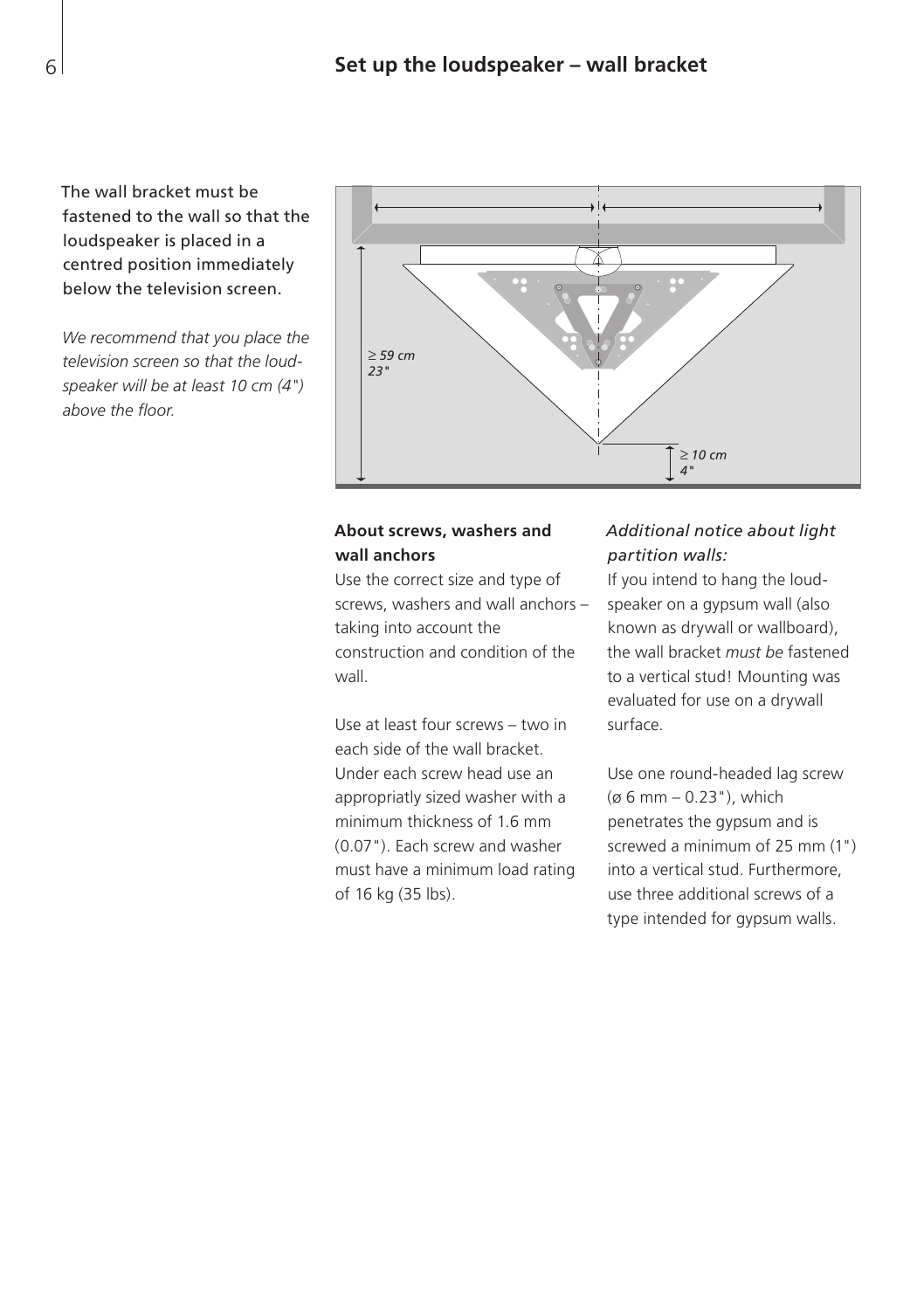#### **To fasten the wall bracket**

- 1 Fold the cardboard 'tool' as shown, and attach it to the wall bracket.
- 2 Hold the wall bracket against the wall – centred below the television screen. Make sure that the 'tool' touches the screen edge.
- 3 Mark up on the wall where to drill the holes.
- 4 Drill the holes in the wall, and insert the appropriate wall anchors.
- 5 Fasten the wall bracket to the wall using the appropriate size and type of screws and washers.

The holes in the wall bracket allows for some adjustment. Make sure that the wall bracket is in the correct position – level and centred in the correct distance from the screen edge. Then fully tighten all the screws.



Cardboard 'tool': *The 'tool' is used as a help to position the wall bracket in the correct distance from the lower edge of the television screen.* 

TIII.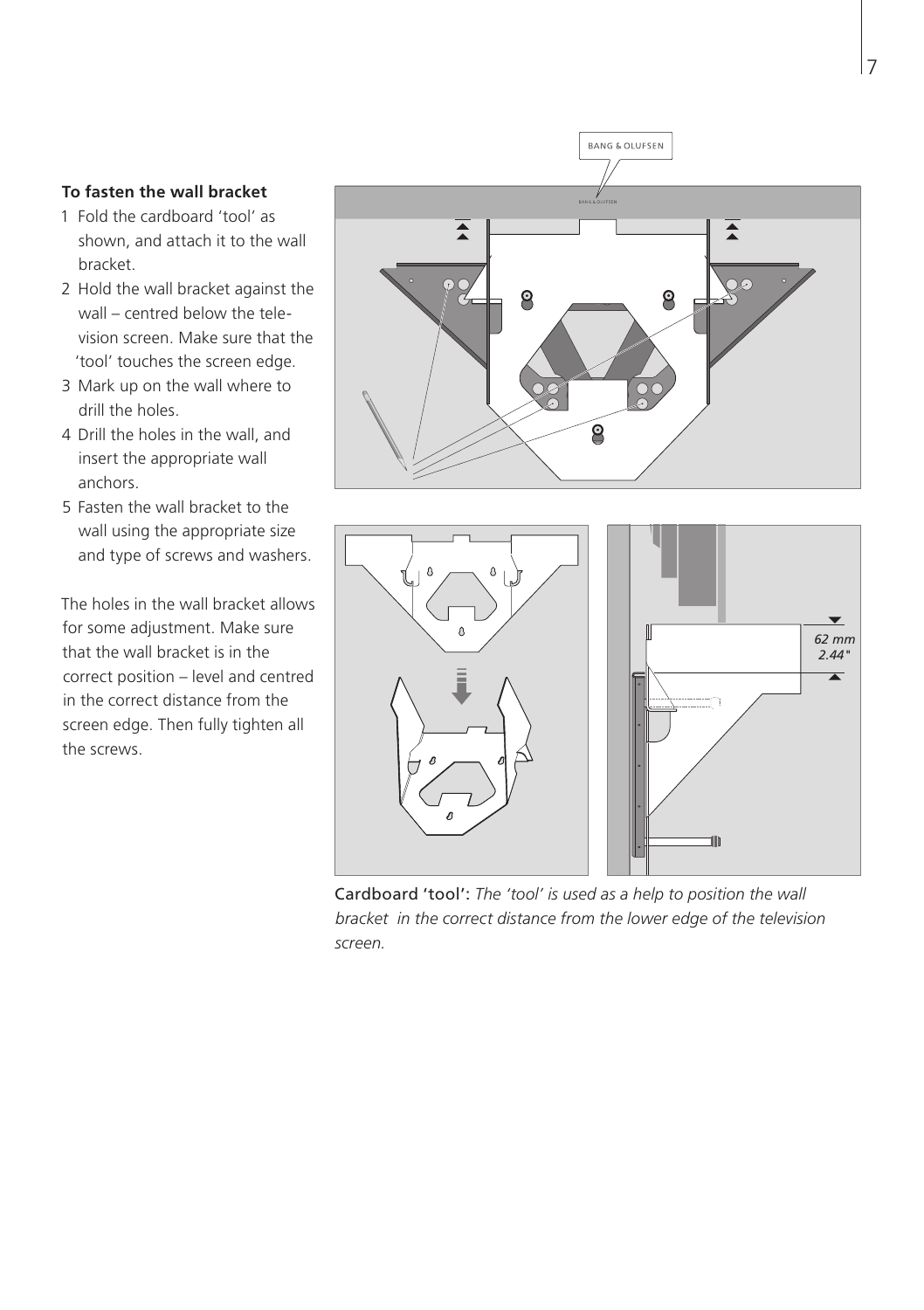#### **To fasten the loudspeaker**

Attach the television screen and loudspeaker cables to the wall bracket before you fasten the loudspeaker. Use the small cable clamps provided.

- Connect the cables to the loudspeaker and hang it on the wall bracket by inserting the three struts into the corresponding holes in the loudspeaker cabinet.
- Adjust the loudspeaker position on the wall bracket. The correct position is obtained when the front of the loud¬speaker cabinet falls 13 mm (0.51") 'behind' the front of the television screen.
- Tighten the screws at the end of all three struts – in order to lock the loudspeaker position onto the wall bracket.





Loudspeaker position: *The wall bracket allows you to adjust the loudspeaker front-to-back position for use with different television screen sizes. For safety reasons, it is important that you lock the loudspeaker onto the wall bracket!*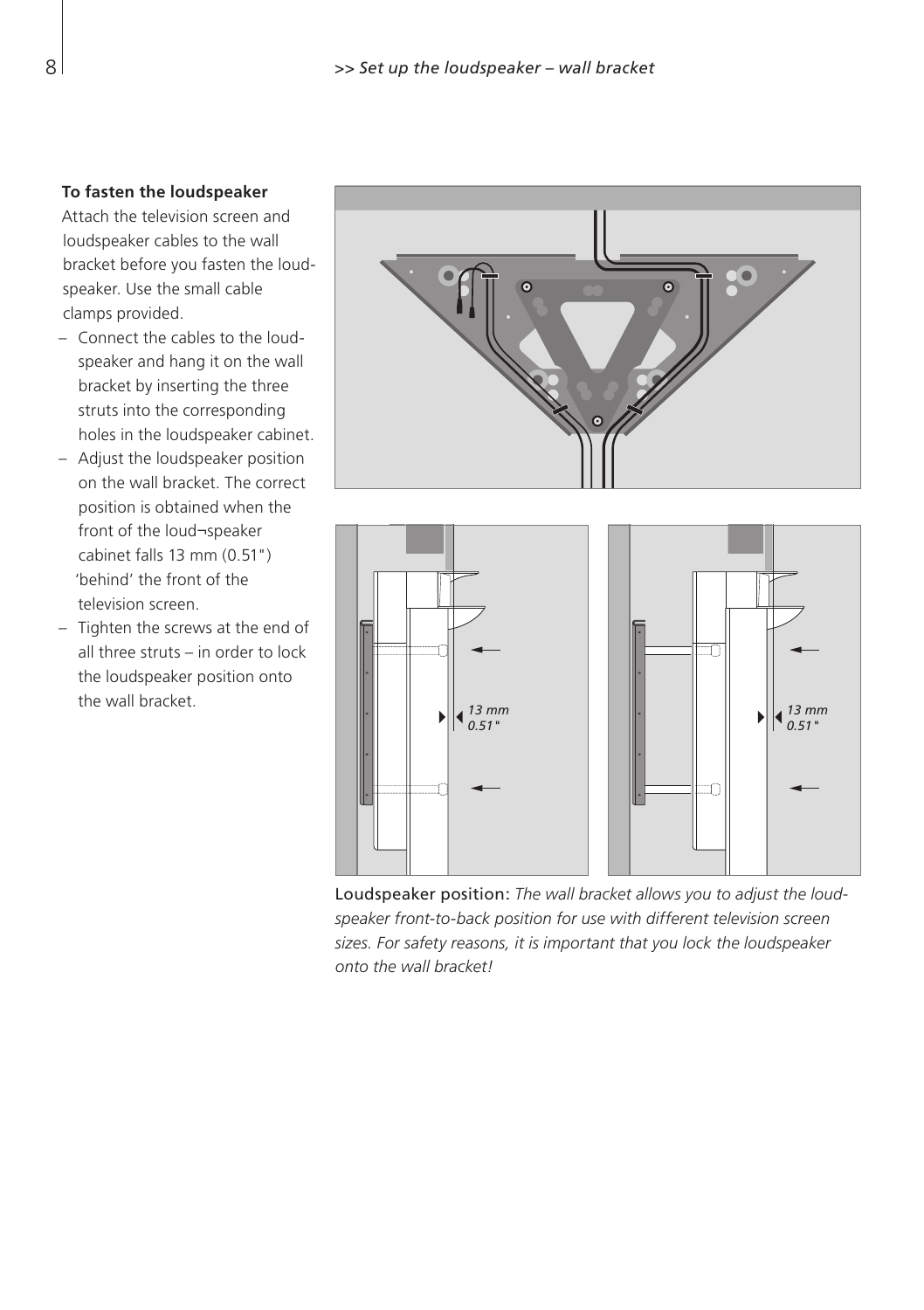# **To attach the loudspeaker front panel**

- 1 Insert all the little pegs on the rear side of the panel into the corresponding holes in the loudspeaker cabinet.
- 2 Make sure that all the pegs are firmly seated into the holes.

When finished, the loudspeaker front panel must be aligned with the front of the television screen. If it apppears not to be so, remove the loudspeaker front panel again, and adjust the front-to-back position of the loudspeaker.

To remove the front panel, for example for cleaning, just pry the little pegs free from the loudspeaker cabinet.





Cover plates: If your loud¬speaker is set up beneath a 65-inch screen, fasten two cover plates to the wall bracket – one on each side of the bracket.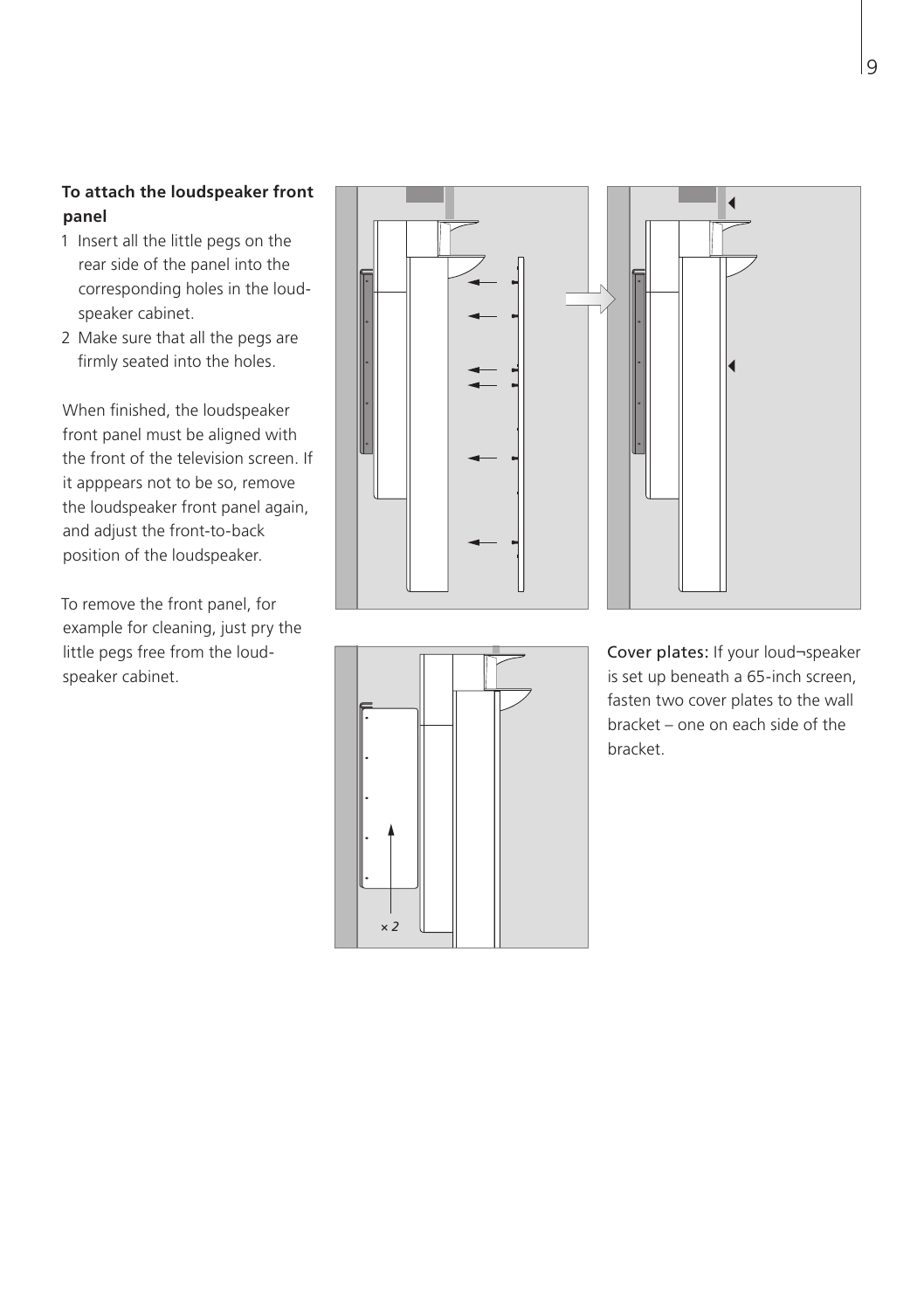

# **Waste Electrical and Electronic Equipment (WEEE) – Environmental protection**

Electrical and electronic equipment, parts and batteries marked with this symbol must not be disposed of with normal household wastage; all electrical and electronic equipment, parts and batteries must be collected and disposed of separately. When disposing of electrical and electronic equipment and batteries by use of the collection systems available in your country, you protect the environment, human health and contribute to the prudent and rational use of natural resources. Collecting electrical and

electronic equipment, batteries and waste prevents the potential contamination of nature with the hazardous substances which may be present in electrical and electronic products and equipment Your Bang & Olufsen retailer will advise you of the correct way of disposal in your country.

*If a product is too small to be marked with the symbol, it will appear in the User Guide, on the Guarantee certificate, or on the packaging.*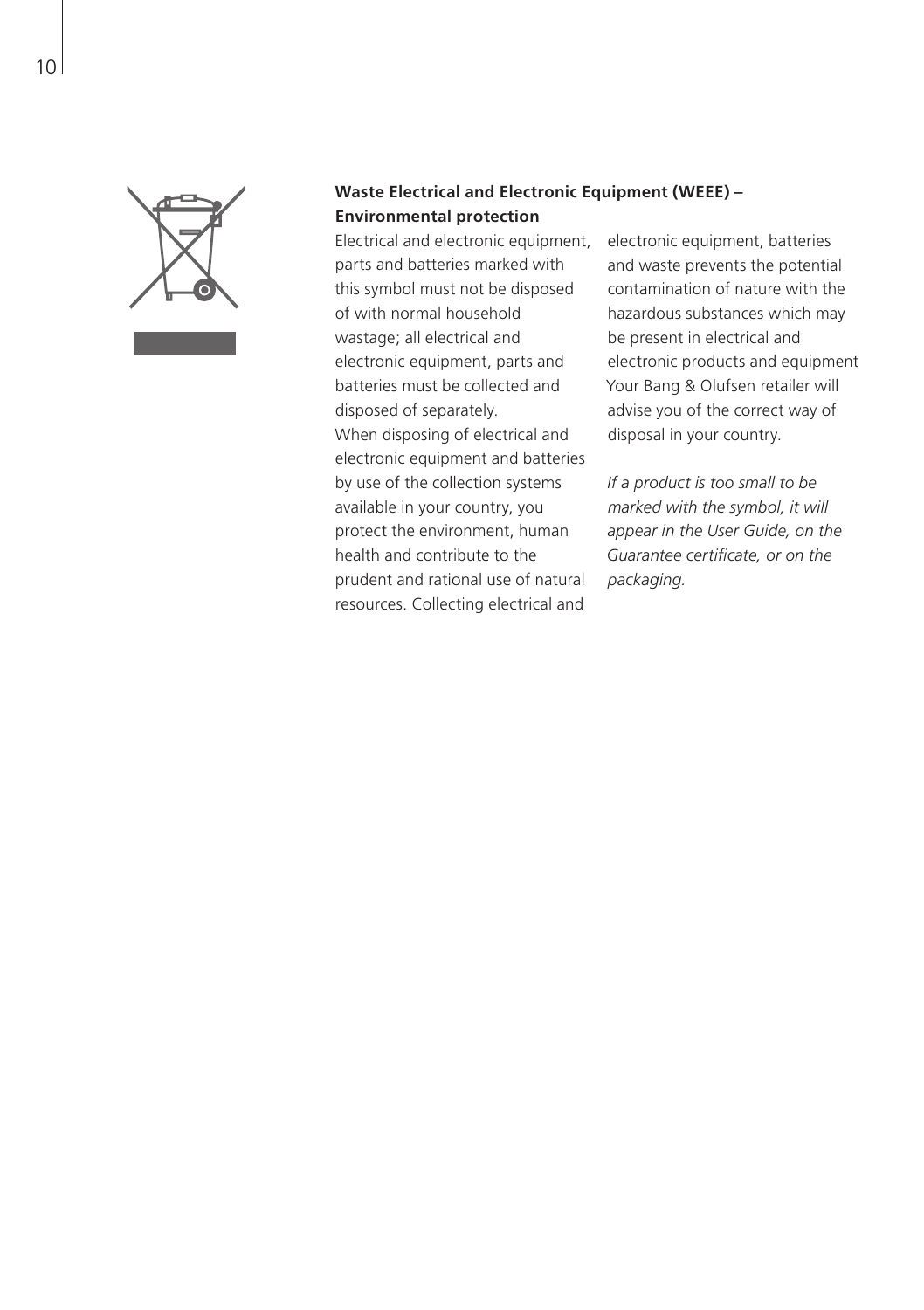*For the Canadian market only!*  This class B digital apparatus meets all requirements of the Canadian Interference-Causing Equipment Regulations.

*This product is in conformity with the provisions of the Directives 1999/5/EC and 2006/95/EC.* 

*Technical specifications, features and the use thereof are subject to change without notice!* 

#### *For the US-market only!*

NOTE: This equipment has been tested and found to comply with the limits for a class B digital device, pursuant to part 15 of the FCC Rules. These limits are designed to provide reasonable protection against harmful interference in a residential installation. This equipment generates, uses and can radiate radio frequency energy and, if not installed and used in accordance with the instructions, may cause harmful interference to radio communications. However, there is no guarantee that interference will not occur in a particular installation. If this equipment does cause harmful interference to radio or television reception, which can be determined by turning the equipment off and on, the user is encouraged to try to correct the interference by one or more of the following measures:

- Reorient or relocate the receiving antenna.
- Increase the separation between the equipment and receiver.
- Connect the equipment into an outlet on a circuit different from that to which the receiver is connected.
- Consult the retailer or an experienced radio/TV technician for help.